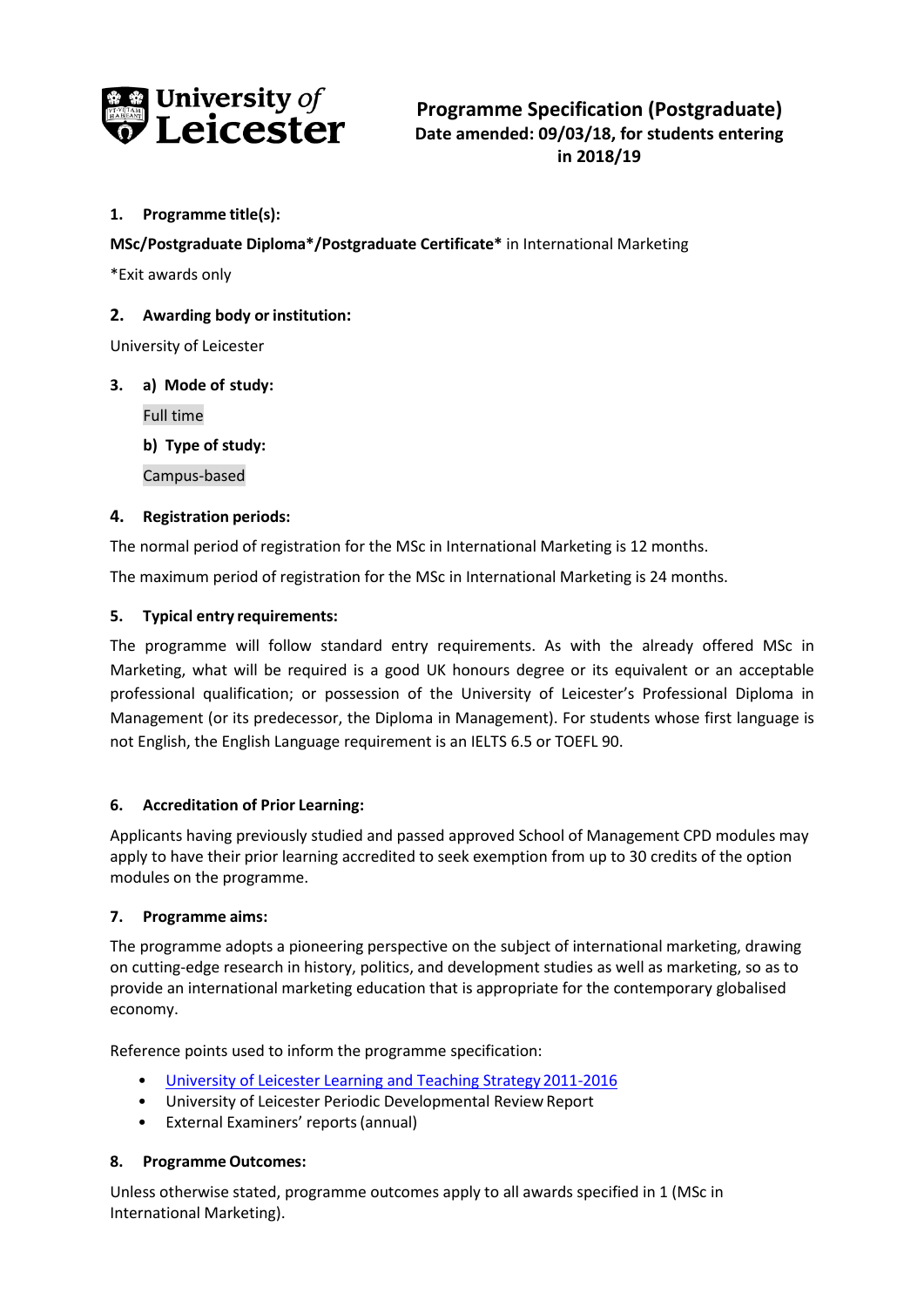| <b>Intended Learning</b>                           | <b>Teaching and Learning Methods</b>  | <b>How Demonstrated?</b>                         |
|----------------------------------------------------|---------------------------------------|--------------------------------------------------|
| <b>Outcomes</b>                                    |                                       |                                                  |
| (a) Discipline specific knowledge and competencies |                                       |                                                  |
|                                                    | Knowledge                             |                                                  |
| <b>Certificate</b>                                 | <b>Certificate and Diploma</b>        | <b>Certificate and Diploma</b>                   |
| Sound knowledge of the key                         | Lectures, seminars, directed          | Essay assignments (formative                     |
| principles and practices of                        | reading, self-directed private study, | and summative), written                          |
| international marketing.                           | assignment feedback:                  | examinations.                                    |
|                                                    | formative and summative.              |                                                  |
| <b>Diploma</b>                                     |                                       | <b>Masters</b>                                   |
| In addition to the above:                          | <b>Masters</b>                        | In addition to the above: research               |
| sound knowledge of the                             | In addition to the above: case study  | proposal, dissertation; group essay              |
| theories and their                                 | classes, and independent research in  | assignment; group project                        |
| application in international                       | both specialist modules of the        | (marketing plan); group presentation             |
| marketing                                          | programme ('Ethical Foundations of    | (debate)                                         |
|                                                    | International Marketing' and          |                                                  |
| <b>Masters:</b>                                    | 'Strategies for International         |                                                  |
|                                                    | Marketing') independent study         |                                                  |
| In addition to the above:                          | completion of an independent          |                                                  |
| knowledge of                                       | research project culminating in       |                                                  |
| quantitative and qualitative                       | a 15,000 words dissertation.          |                                                  |
| methods and methodologies                          |                                       |                                                  |
| used to research marketing                         |                                       |                                                  |
| management.                                        |                                       |                                                  |
|                                                    | <b>Concepts</b>                       |                                                  |
| <b>Certificate</b>                                 | <b>Certificate and Diploma</b>        | <b>Certificate and Diploma</b>                   |
| Comprehend and critique core                       | Lectures, seminars,                   | Essay assignments (formative and                 |
| international marketing                            | directed reading, self-directed       | summative), written                              |
| concepts; demonstrate                              | private-study,                        | examinations                                     |
| evidence of wider reading and                      | assignment feedback:                  |                                                  |
| critical appraisal of                              | formative and                         | <b>Masters</b>                                   |
| international marketing theory.                    | summative                             | In addition to the above: group essay            |
|                                                    |                                       | assignment; group project                        |
| <b>Diploma</b><br>In addition to the above:        | <b>Masters:</b><br>In addition to the | (marketing plan); group presentation<br>(debate) |
|                                                    | above: case study classes, and        |                                                  |
| explain and critique core<br>in<br>concepts        | independent research in both          |                                                  |
| international marketing.                           | specialist modules                    |                                                  |
|                                                    |                                       |                                                  |
| <b>Masters</b>                                     |                                       |                                                  |
| In addition to both of the                         |                                       |                                                  |
| above: differentiate between                       |                                       |                                                  |
| competing international                            |                                       |                                                  |
| marketing strategy options;                        |                                       |                                                  |
| explain and critique core                          |                                       |                                                  |
| concepts in research                               |                                       |                                                  |
| methodology underpinning                           |                                       |                                                  |
| the social sciences.                               |                                       |                                                  |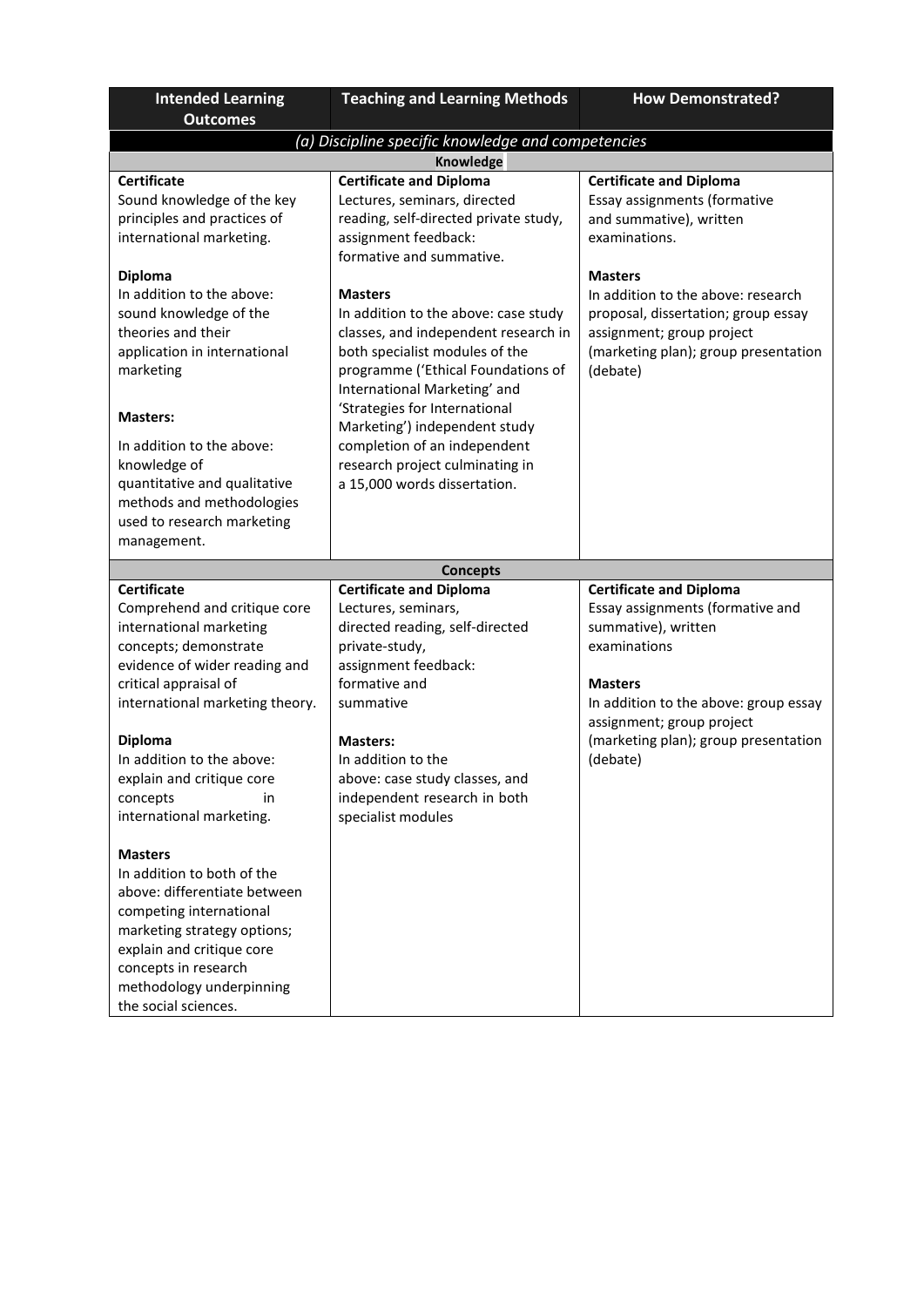| <b>Intended Learning</b>                                                                                                                                                                                                                                                                                                                                                                                                                                                                                      | <b>Teaching and Learning Methods</b>                                                                                                                                                                                                                                                                                                                                                                                                                                                                                   | <b>How Demonstrated?</b>                                                                                                                                                                                                                                                                                         |  |
|---------------------------------------------------------------------------------------------------------------------------------------------------------------------------------------------------------------------------------------------------------------------------------------------------------------------------------------------------------------------------------------------------------------------------------------------------------------------------------------------------------------|------------------------------------------------------------------------------------------------------------------------------------------------------------------------------------------------------------------------------------------------------------------------------------------------------------------------------------------------------------------------------------------------------------------------------------------------------------------------------------------------------------------------|------------------------------------------------------------------------------------------------------------------------------------------------------------------------------------------------------------------------------------------------------------------------------------------------------------------|--|
| <b>Outcomes</b>                                                                                                                                                                                                                                                                                                                                                                                                                                                                                               |                                                                                                                                                                                                                                                                                                                                                                                                                                                                                                                        |                                                                                                                                                                                                                                                                                                                  |  |
| <b>Techniques</b>                                                                                                                                                                                                                                                                                                                                                                                                                                                                                             |                                                                                                                                                                                                                                                                                                                                                                                                                                                                                                                        |                                                                                                                                                                                                                                                                                                                  |  |
| <b>Certificate and Diploma</b><br>Demonstrate<br>knowledge of key theories<br>and concepts; be able to<br>select relevant material from<br>academic readings and<br>demonstrate familiarity with<br>the conventions of academic<br>writing and associated<br>bibliographic techniques.<br><b>Masters</b><br>In addition to the above: write<br>both strategy-specific and<br>comprehensive marketing plans                                                                                                    | <b>Certificate and Diploma</b><br>Assignment feedback: formative<br>and summative; directed<br>reading, self-directed private study,<br>seminars<br><b>Masters</b><br>In addition to the above: lectures,<br>seminars, directed reading, case<br>study classes, and independent<br>research, predominantly in from the<br>'Strategies for International<br>Marketing' module (but these<br>techniques will also be used toward<br>these objectives in the Ethical<br>Foundations of International<br>Marketing module) | <b>Certificate and Diploma</b><br>Essay assignments (formative<br>and summative), written<br>examinations<br><b>Masters</b><br>In addition to the above: Group<br>project (marketing plan);                                                                                                                      |  |
|                                                                                                                                                                                                                                                                                                                                                                                                                                                                                                               | <b>Critical analysis</b>                                                                                                                                                                                                                                                                                                                                                                                                                                                                                               |                                                                                                                                                                                                                                                                                                                  |  |
| <b>Certificate and Diploma</b><br>Ability to identify and apply<br>relevant concepts and<br>techniques with independence<br>and rigour.<br><b>Masters</b><br>In addition to the above: Make<br>decisions amongst strategic<br>options faced by real companies                                                                                                                                                                                                                                                 | <b>Certificate and Diploma</b><br>Lectures, seminars, assignment<br>feedback: formative and<br>summative; directed reading,<br>self-directed private-study,<br>seminars<br><b>Masters</b><br>In addition to the above: in both<br>specialist modules - business case<br>studies; field-trip; and tutorials<br>focused on assignment feedback,<br>dissertation supervision process<br>(1-to-1), independent research.                                                                                                   | <b>Certificate and Diploma</b><br>Essay assignments (formative<br>and summative), written<br>examinations.<br><b>Masters</b><br>In addition to the above: group essay<br>assignment (fieldwork based); group<br>project (marketing plan); group<br>presentation (debate); research<br>proposal and dissertation. |  |
|                                                                                                                                                                                                                                                                                                                                                                                                                                                                                                               | <b>Presentation</b>                                                                                                                                                                                                                                                                                                                                                                                                                                                                                                    |                                                                                                                                                                                                                                                                                                                  |  |
| <b>Certificate and Diploma</b><br>To differentiate between<br>relevant and non-relevant<br>material; professional and<br>academic writing, to write up<br>and deliver written work to a<br>professional standard.<br><b>Masters</b><br>In addition to the above: debate<br>the merits of competing<br>strategies with fellow students.<br>Arrange research material in<br>a manner appropriate to the<br>medium that is to be<br>assessed (i.e. professional<br>report, research proposal or<br>dissertation) | <b>Certificate and Diploma</b><br>Assignment feedback: formative and<br>summative; directed reading,<br>self-directed private-study,<br>seminars.<br><b>Masters</b><br>In addition to the above: Question<br>and answer sessions, quizzes,<br>workshops, etc. in lectures,<br>seminars, and during field trip;<br>directed reading; case study classes;<br>independent research. These<br>methods will be used in both<br>specialist modules. Dissertation<br>supervision process (1-to-1).                            | <b>Certificate and Diploma</b><br>Essay assignments (formative<br>and summative).<br><b>Masters</b><br>In addition to the above: Group<br>project (marketing plan); group<br>presentation (debate); research<br>proposal and dissertation.                                                                       |  |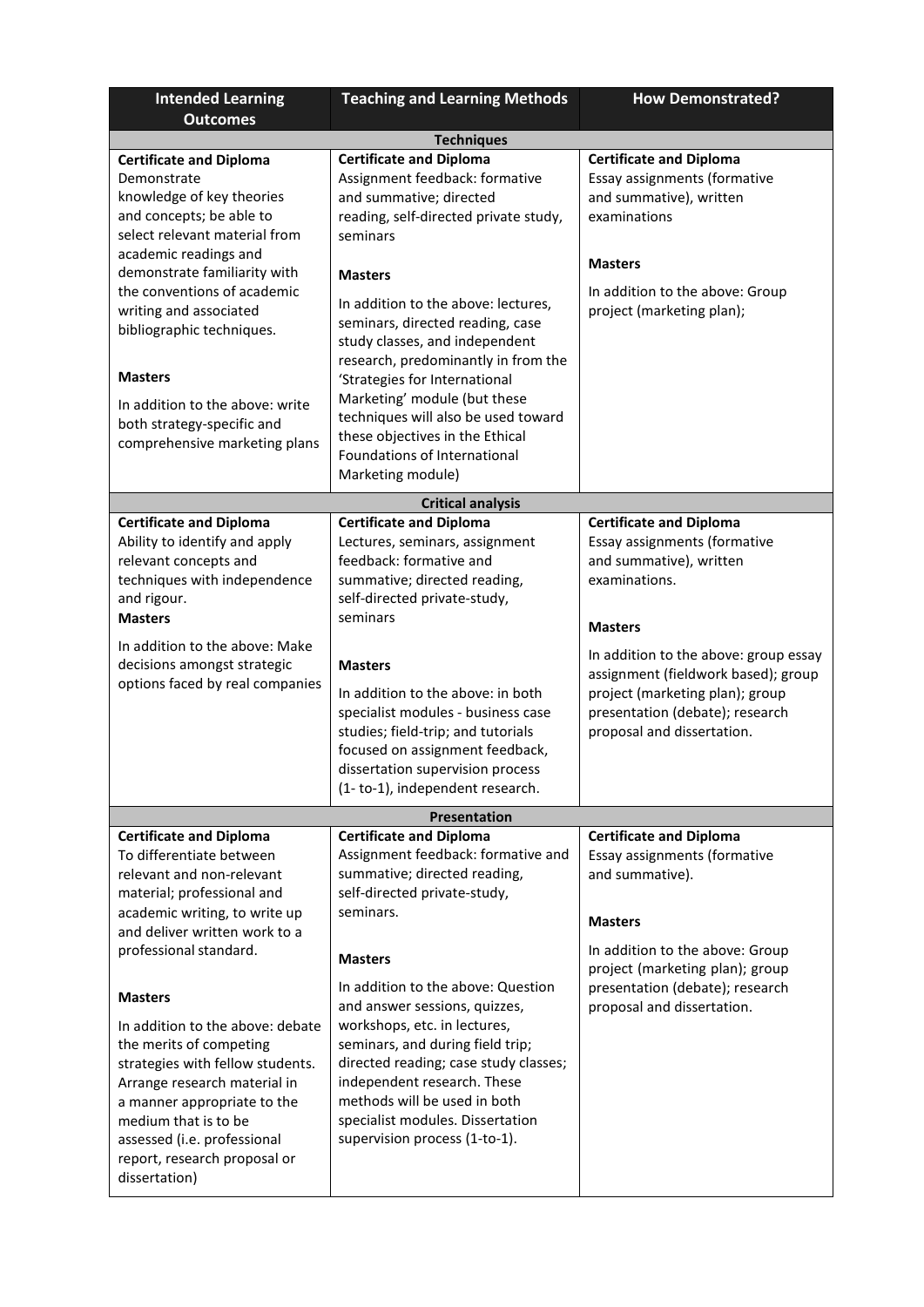| <b>Intended Learning</b><br><b>Outcomes</b>                                                                                                                                                                                                                                                                                                                                                                                                                                                                                                          | <b>Teaching and Learning Methods</b>                                                                                                                                                                                                                                                                                                                                                                                                                                                                                                                                        | <b>How Demonstrated?</b>                                                                                                                                                                                                           |
|------------------------------------------------------------------------------------------------------------------------------------------------------------------------------------------------------------------------------------------------------------------------------------------------------------------------------------------------------------------------------------------------------------------------------------------------------------------------------------------------------------------------------------------------------|-----------------------------------------------------------------------------------------------------------------------------------------------------------------------------------------------------------------------------------------------------------------------------------------------------------------------------------------------------------------------------------------------------------------------------------------------------------------------------------------------------------------------------------------------------------------------------|------------------------------------------------------------------------------------------------------------------------------------------------------------------------------------------------------------------------------------|
|                                                                                                                                                                                                                                                                                                                                                                                                                                                                                                                                                      | <b>Appraisal of evidence</b>                                                                                                                                                                                                                                                                                                                                                                                                                                                                                                                                                |                                                                                                                                                                                                                                    |
| <b>Certificate and Diploma</b><br>Ability to assess the<br>relevance and quality of a<br>range of primary sources and<br>secondary literature. Ability<br>to analyse a variety of<br>complex international<br>marketing ideas.<br><b>Masters</b><br>In addition to the above:<br>demonstrate an independent<br>level of inquiry at an<br>advanced level; and assess the<br>ethical stakes of international<br>marketing situations. Gain on-<br>the-ground application of<br>marketing principles to diverse<br>international marketing<br>contexts. | <b>Certificate and Diploma</b><br>Lectures, seminars, assignment<br>feedback: formative and<br>summative; directed reading,<br>self-directed private-study.<br><b>Masters</b><br>In addition to the above: case study<br>classes, field-trip based case<br>discussion, and independent<br>research, predominantly in the<br>'Ethical Foundations of International<br>Marketing' module, though this will<br>be incorporated in the 'Strategies<br>for International Marketing' module<br>as well. The dissertation supervision<br>process (1-to-1), independent<br>research | <b>Certificate and Diploma</b><br>Essay assignments (formative and<br>summative).<br><b>Masters</b><br>In addition to the above: group<br>presentation (debate); fieldwork-<br>based group work; group project<br>(marketing plan) |
|                                                                                                                                                                                                                                                                                                                                                                                                                                                                                                                                                      | (b) Transferable skills                                                                                                                                                                                                                                                                                                                                                                                                                                                                                                                                                     |                                                                                                                                                                                                                                    |
|                                                                                                                                                                                                                                                                                                                                                                                                                                                                                                                                                      | <b>Research skills</b>                                                                                                                                                                                                                                                                                                                                                                                                                                                                                                                                                      |                                                                                                                                                                                                                                    |
| <b>Certificate and Diploma</b><br>Ability to locate, select and<br>organise relevant evidence<br>for essays; demonstrate an<br>ability to produce logically<br>structured, focused and<br>clearly written essays.<br><b>Masters:</b><br>In addition to the above:<br>gather, analyse, and evaluate<br>data and information about<br>international marketing<br>campaigns and transform them<br>into useful and actionable<br>insights; ability to make<br>appropriate links between<br>academic literature and<br>business practice                  | <b>Certificate and Diploma</b><br>Seminars, assignment feedback:<br>formative and summative;<br>directed reading, self-directed<br>private-study; library skills<br>development sessions.<br><b>Masters:</b><br>In addition to the above: lectures,<br>case study classes, and independent<br>research in both International<br>Marketing specialist modules;<br>Lectures of the shared module<br>'Research methods for marketing';<br>field-trip; assignment preparation<br>tutorial sessions; independent<br>research.                                                    | <b>Certificate and Diploma</b><br>Essay assignments (formative<br>and summative).<br><b>Masters:</b><br>In addition to the above: group<br>presentation (debate); assessment of<br>fieldwork-based group-work.                     |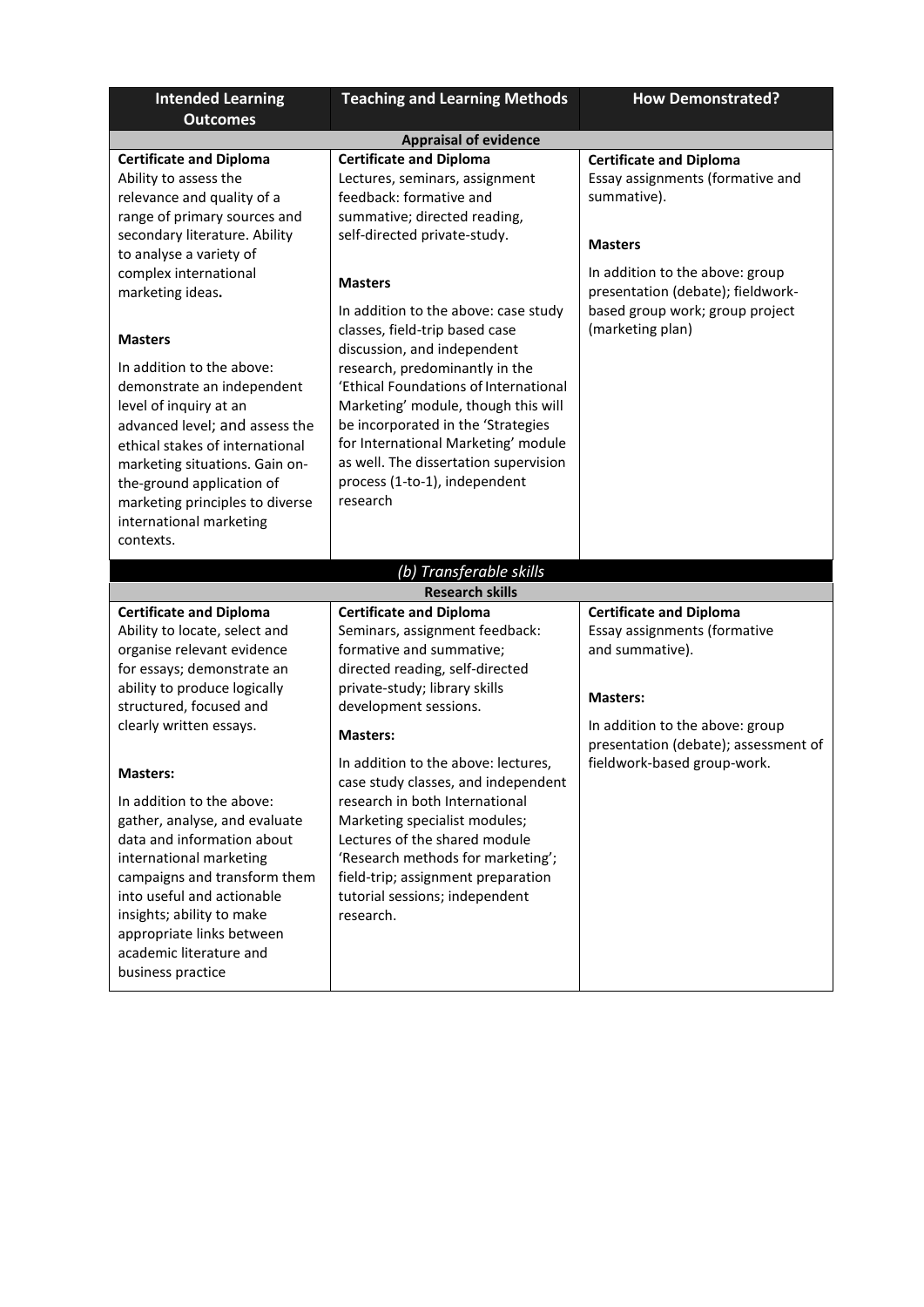| <b>Intended Learning</b>                                                                                                                                                                                                                                                                                                                                                                                                                                                             | <b>Teaching and Learning Methods</b>                                                                                                                                                                                                                                                                                                                                                                                                              | <b>How Demonstrated?</b>                                                                                                                                                                                                                                                                                                                                                                            |  |
|--------------------------------------------------------------------------------------------------------------------------------------------------------------------------------------------------------------------------------------------------------------------------------------------------------------------------------------------------------------------------------------------------------------------------------------------------------------------------------------|---------------------------------------------------------------------------------------------------------------------------------------------------------------------------------------------------------------------------------------------------------------------------------------------------------------------------------------------------------------------------------------------------------------------------------------------------|-----------------------------------------------------------------------------------------------------------------------------------------------------------------------------------------------------------------------------------------------------------------------------------------------------------------------------------------------------------------------------------------------------|--|
| <b>Outcomes</b>                                                                                                                                                                                                                                                                                                                                                                                                                                                                      |                                                                                                                                                                                                                                                                                                                                                                                                                                                   |                                                                                                                                                                                                                                                                                                                                                                                                     |  |
| <b>Communication skills</b>                                                                                                                                                                                                                                                                                                                                                                                                                                                          |                                                                                                                                                                                                                                                                                                                                                                                                                                                   |                                                                                                                                                                                                                                                                                                                                                                                                     |  |
| <b>Certificate and Diploma</b><br>communicate effectively in<br>English within a multicultural<br>professional environment;<br>critically present relevant<br>information in an essay<br>format in response to written<br>questions; write with clarity and<br>precision; prepare short oral<br>presentations in seminar<br>groups.<br><b>Masters:</b><br>In addition to the above: be<br>able to develop, collate and<br>convey ideas, and allow for<br>feedback from the audience. | <b>Certificate and Diploma</b><br>Assignment feedback: formative<br>and summative; self-directed<br>private study; seminars.<br><b>Masters:</b><br>In addition to the above: group-work<br>(debate) workshop sessions in the<br>'Ethical Foundations' module;<br>question-and-answer sessions at the<br>end of lectures in both specialist<br>modules; lecturer-guided<br>discussions during lectures and<br>seminars in both specialist modules. | <b>Certificate and Diploma</b><br>Written skills to be assessed<br>using essay assignments and<br>examinations. Oral skills to be<br>assessed using formative<br>assessment based on informal<br>qualitative feedback on content<br>and performance from lecturer<br>and peers in small group<br><b>Masters:</b><br>Oral skills to also be assessed in<br>group work (debate and<br>presentations). |  |
| Data presentation                                                                                                                                                                                                                                                                                                                                                                                                                                                                    |                                                                                                                                                                                                                                                                                                                                                                                                                                                   |                                                                                                                                                                                                                                                                                                                                                                                                     |  |
| <b>Certificate and Diploma</b><br>Ability to synthesise<br>secondary research data into<br>coherent and sustained<br>written arguments.<br><b>Masters:</b><br>In addition to the above:<br>Produce and disseminate<br>research findings through in<br>oral, written and electronic<br>report formats.                                                                                                                                                                                | <b>Certificate and Diploma</b><br>Assignment feedback: formative<br>and summative; self-directed<br>private study<br><b>Masters:</b><br>addition<br>the<br>above:<br>to<br>In.<br>preparation<br>Assignment<br>lectures<br>and workshops; case-based seminar<br>activities                                                                                                                                                                        | <b>Certificate and Diploma</b><br>Essay assignments (formative<br>and summative).<br><b>Masters:</b><br>In addition to the above: group work<br>(debate); group project (marketing<br>plan).                                                                                                                                                                                                        |  |
|                                                                                                                                                                                                                                                                                                                                                                                                                                                                                      | <b>Information technology</b>                                                                                                                                                                                                                                                                                                                                                                                                                     |                                                                                                                                                                                                                                                                                                                                                                                                     |  |
| <b>Certificate and Diploma</b><br>Ability to retrieve and<br>present information using<br>appropriate information<br>technology, for example<br>bibliographic software and<br>subject specific databases.<br>Ability to employ commercial<br>marketing databases (GMID &<br>Keynote ) to obtain and<br>evaluate marketing<br>information.                                                                                                                                            | <b>Certificate and Diploma</b><br>Lectures in the induction module:<br>Foundations of Professional<br>Knowledge and Skills<br><b>Masters:</b><br>In addition to the above: assignment<br>preparation lectures and workshop<br>sessions; case-based seminar<br>activities; independent research;<br>library research skills training in core<br>and specialist modules                                                                             | Essay assignments, blackboard<br>preparation for seminars<br><b>Masters:</b><br>In addition to the above: group work<br>assignment (debate), group<br>presentations                                                                                                                                                                                                                                 |  |
| <b>Masters:</b>                                                                                                                                                                                                                                                                                                                                                                                                                                                                      |                                                                                                                                                                                                                                                                                                                                                                                                                                                   |                                                                                                                                                                                                                                                                                                                                                                                                     |  |
| In addition to the above: In<br>addition to the above to<br>use, if necessary, data<br>analysis software that is<br>relevant to their dissertation<br>(e.g. SPSS)                                                                                                                                                                                                                                                                                                                    |                                                                                                                                                                                                                                                                                                                                                                                                                                                   |                                                                                                                                                                                                                                                                                                                                                                                                     |  |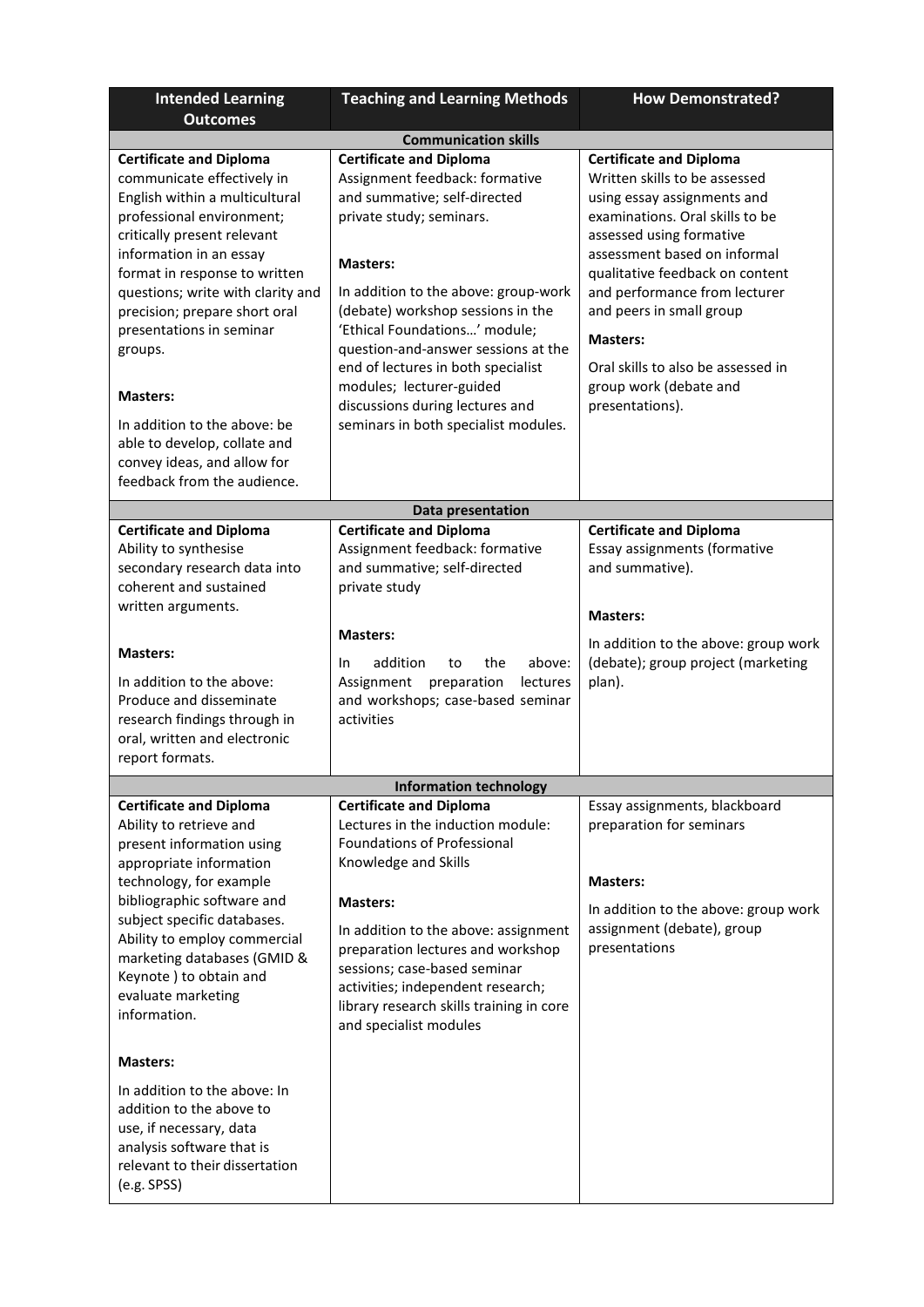| <b>Intended Learning</b>                                                                                                                                                                                                                                                                                                                                                                                      | <b>Teaching and Learning Methods</b>                                                                                                                                                                                                                                                                                                                                                                                                   | <b>How Demonstrated?</b>                                                                                                                                                                                                                           |  |
|---------------------------------------------------------------------------------------------------------------------------------------------------------------------------------------------------------------------------------------------------------------------------------------------------------------------------------------------------------------------------------------------------------------|----------------------------------------------------------------------------------------------------------------------------------------------------------------------------------------------------------------------------------------------------------------------------------------------------------------------------------------------------------------------------------------------------------------------------------------|----------------------------------------------------------------------------------------------------------------------------------------------------------------------------------------------------------------------------------------------------|--|
| <b>Outcomes</b>                                                                                                                                                                                                                                                                                                                                                                                               |                                                                                                                                                                                                                                                                                                                                                                                                                                        |                                                                                                                                                                                                                                                    |  |
| <b>Problem solving</b>                                                                                                                                                                                                                                                                                                                                                                                        |                                                                                                                                                                                                                                                                                                                                                                                                                                        |                                                                                                                                                                                                                                                    |  |
| <b>Certificate and Diploma</b><br>Ability to identify,<br>investigate, analyse, formulate<br>and advocate solutions to<br>problems.<br>Analysis should lead<br>to the proposal of<br>sustainable actions that help<br>resolve problems and to<br>capitalise on latent<br>opportunities. Interpret the<br>requirements of coursework<br>exercises, collect relevant<br>data and access relevant<br>information | <b>Certificate and Diploma</b><br>Essay preparation workshops and<br>lectures; library research skills<br>training sessions in core and<br>specialist modules; directed reading.<br>Research methods classes and<br>independent research.<br><b>Masters:</b><br>In addition to the above: case-based<br>seminar discussions including field<br>trip workshops to prepare students<br>for group presentation (debate).                  | <b>Certificate and Diploma</b><br>Essay assignments (formative<br>and summative).<br><b>Masters:</b><br>In addition to the above: fieldwork<br>assignments (individual and<br>collective); group presentation<br>(debate).                         |  |
| <b>Masters:</b><br>In addition to the above: ability<br>to identify problems and<br>opportunities faced by<br>organisations using case<br>studies.                                                                                                                                                                                                                                                            |                                                                                                                                                                                                                                                                                                                                                                                                                                        |                                                                                                                                                                                                                                                    |  |
|                                                                                                                                                                                                                                                                                                                                                                                                               | <b>Working relationships</b>                                                                                                                                                                                                                                                                                                                                                                                                           |                                                                                                                                                                                                                                                    |  |
| <b>Certificate and Diploma</b><br>Operate effectively within a<br>multicultural team<br>environment and interact<br>effectively with others in<br>order to work toward a<br>common outcome; ability to<br>contribute and comment on<br>ideas in learning groups.<br><b>Masters:</b><br>In addition to the above:<br>Knowing how and when to<br>draw on the knowledge and<br>expertise of others.              | <b>Certificate and Diploma</b><br>Participation in seminar activities<br>such as moderating and<br>group problem solving as well as<br>preparation of short<br>presentations.<br><b>Masters:</b><br>In addition to the above: debate<br>preparation workshops; group<br>project preparation workshops;<br>peer-assessed formative exercises<br>during lectures and seminars; guest<br>lectures with professionals from<br>the industry | <b>Certificate and Diploma</b><br>Formative assessment based on<br>informal qualitative feedback<br>on content and performance from<br>teacher and peers.<br><b>Masters:</b><br>In addition to the above: Peer-review<br>evaluation of group-work. |  |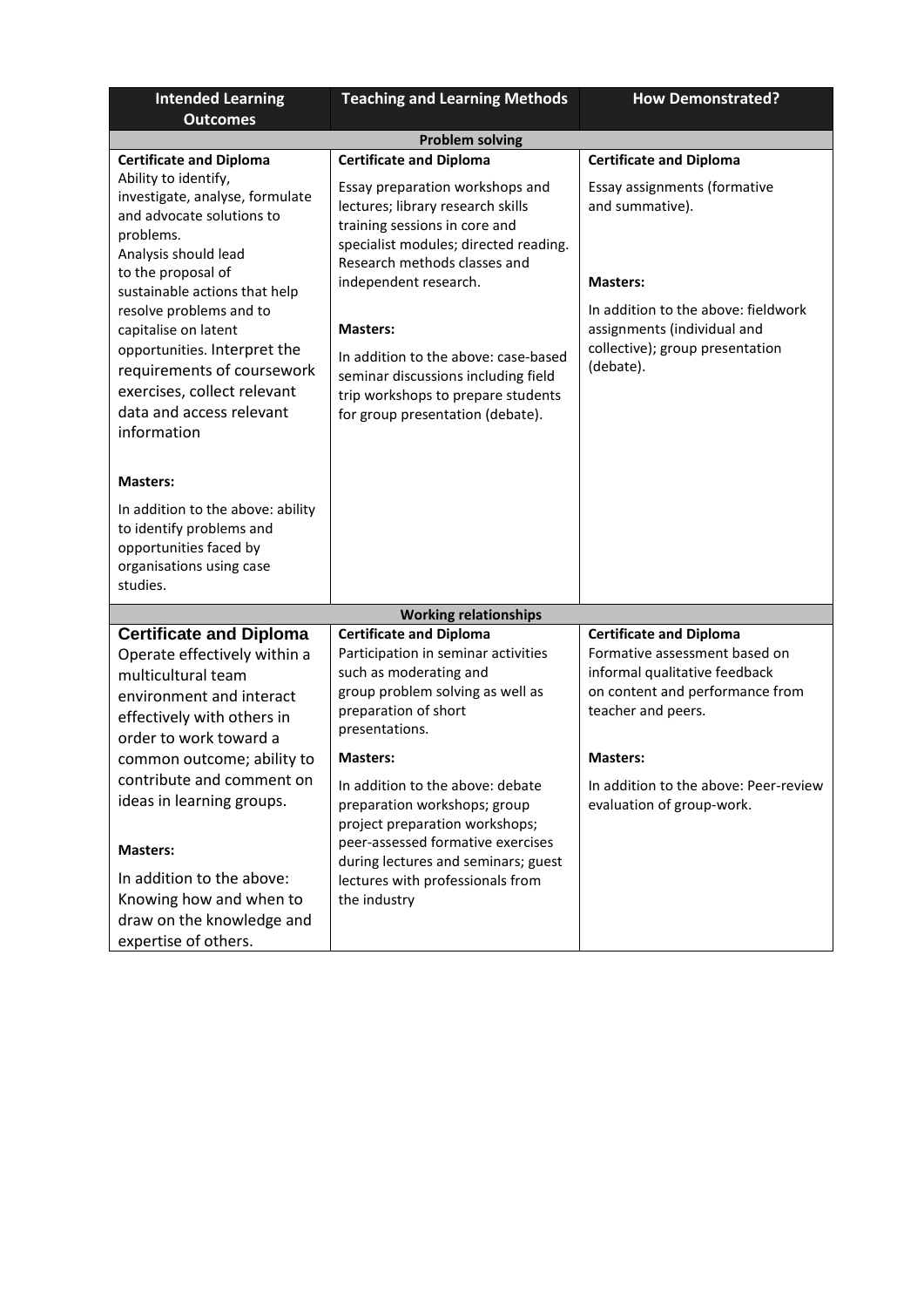| <b>Intended Learning</b>                                                                                                                                                                                                                                                                         | <b>Teaching and Learning Methods</b>                                                                                                                                                                                                                                                         | <b>How Demonstrated?</b>                                                                                                                                                                                               |  |
|--------------------------------------------------------------------------------------------------------------------------------------------------------------------------------------------------------------------------------------------------------------------------------------------------|----------------------------------------------------------------------------------------------------------------------------------------------------------------------------------------------------------------------------------------------------------------------------------------------|------------------------------------------------------------------------------------------------------------------------------------------------------------------------------------------------------------------------|--|
| <b>Outcomes</b>                                                                                                                                                                                                                                                                                  |                                                                                                                                                                                                                                                                                              |                                                                                                                                                                                                                        |  |
| <b>Managing learning</b>                                                                                                                                                                                                                                                                         |                                                                                                                                                                                                                                                                                              |                                                                                                                                                                                                                        |  |
| <b>Certificate and Diploma</b><br>Management of an extensive<br>literature and familiarisation<br>with subject-relevant<br>debates and concepts. To<br>manage self-directed study,<br>to ensure the completion of<br>assessment tasks and<br>successfully manage the<br>related study work-load. | <b>Certificate and Diploma</b><br>Lectures in the induction module:<br><b>Foundations of Professional</b><br>Knowledge and Skills; seminars; self-<br>directed private study; directed<br>reading; self-reflection on<br>assignment feedback; formative<br>and summative.<br><b>Masters:</b> | <b>Certificate and Diploma</b><br>Essay assignments (formative<br>and summative).<br><b>Masters:</b><br>In addition to the above: Group work<br>(debate) assessment and peer-<br>review evaluation of this assessment. |  |
| <b>Masters:</b><br>In addition to the above:<br>working independently and<br>interdependently; ability to<br>draw up a realistic research<br>timetable; carry out<br>independent research.                                                                                                       | In addition to the above: workshops<br>and seminars focused on debate<br>preparation; independent research.                                                                                                                                                                                  |                                                                                                                                                                                                                        |  |
|                                                                                                                                                                                                                                                                                                  | <b>Career management</b>                                                                                                                                                                                                                                                                     |                                                                                                                                                                                                                        |  |
| <b>Certificate and Diploma</b><br>Ability to take charge of<br>progress and development;<br>to reflect on strengths and<br>limitations, interests,<br>motivation and skills;<br>recognition of achievements.                                                                                     | <b>Certificate and Diploma</b><br>Personal Tutor System<br>Self-reflection on assignment<br>Feedback. Guest Lecture and Talk<br>from alumni and marketing<br><b>Masters:</b>                                                                                                                 | <b>Certificate and Diploma</b><br>Personal Development Planning<br><b>Masters:</b><br>In addition to the above: cv Group<br>project (marketing plan);                                                                  |  |
| <b>Masters:</b><br>In addition to the above: gain<br>self-awareness and identify the<br>synergies between the<br>academic and the professional<br>world; if<br>appropriate, to research an<br>area which may be relevant<br>to the student' career<br>preferences                                | In addition to the above: meetings<br>with professionals from industry;<br>support offered by the career centre<br>of the University of Leicester                                                                                                                                            |                                                                                                                                                                                                                        |  |

# **9. Special features**

Participants will have the opportunity to do in-the-field investigations with local businesses which engage in international marketing. There will be at least two of these activities per year. The participation in the event is group-based. One assessment will be individual, and another will be collective. A risk assessment will be undertaken prior to the field visits, and at least two academic staff will accompany students on the trip.

For the Strategies for International Marketing, students will involve in a collaborative task with counterparts on a similar International Marketing module (Masters-level) in a foreign partner university. This task will form a component of the group-based Marketing Plan assignment.

In order to enhance student experience, the University's quality assurance processes will be followed to seek approval of the university partners.